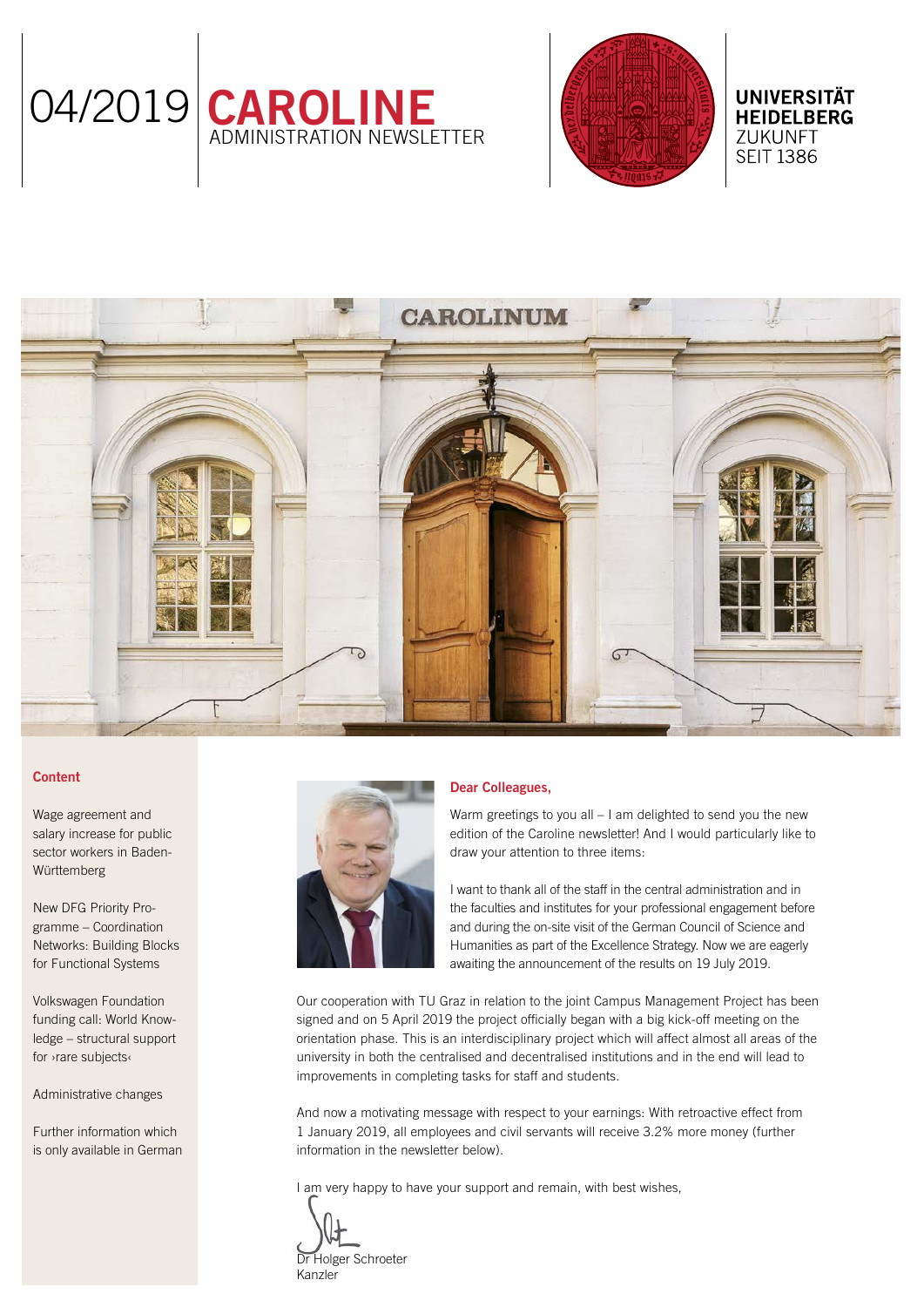## CAROLINEADMINISTRATION NEWSLETTER 04/2019

#### <span id="page-1-0"></span>[HUMAN RESOURCES](https://www.uni-heidelberg.de/institutions/administration/hr/index.html)  [DIVISION](https://www.uni-heidelberg.de/institutions/administration/hr/index.html)

[Head](https://www.uni-heidelberg.de/institutions/administration/hr/index.html) [Senni Hundt](https://www.uni-heidelberg.de/institutions/administration/hr/index.html)

### [RESEARCH DIVISION](http://www.uni-heidelberg.de/institutions/administration/research/index.html)

**[Head](http://www.uni-heidelberg.de/institutions/administration/research/index.html)** [Dr Sigurd Weinreich](http://www.uni-heidelberg.de/institutions/administration/research/index.html)

### Wage agreement and salary increase for public sector workers in Baden-Württemberg

The Employers' Association of the German States and the unions have agreed on the terms of a wage agreement for employees in the public sector. The agreement stipulates that workers' salaries will increase in three stages by a total of around 8%. With retroactive effect from 1 January 2019, salaries will be increased by 3.2% (at least €100 per month), from 1 January 2020, by a total amount of 3.2% (at least €90 per month). The third stage will follow on 1 January 2021 with a total amount of 1.4% (at least €50 per month). It is nice to note that the state of Baden-Württemberg has, at the same time, applied the wage agreement to the compensation and benefits of civil servants in Baden-Württemberg.

Information (in German) from the Baden-Württemberg State Office for Compensation and Benefits

 [lbv.landbw.de/-/tarifeinigung-der-tarifgemeinschaft-deutscher-lander-mit-den](https://lbv.landbw.de/-/tarifeinigung-der-tarifgemeinschaft-deutscher-lander-mit-den-gewerkschaften-des-offentlichen-dienstes)[gewerkschaften-des-offentlichen-dienstes](https://lbv.landbw.de/-/tarifeinigung-der-tarifgemeinschaft-deutscher-lander-mit-den-gewerkschaften-des-offentlichen-dienstes)

Letter (in German) from the State Prime Minister on the application of the wage agreement to civil servants

■ [www.uni-heidelberg.de/md/zuv/personal/aktuelles/schreiben\\_mp\\_ubertragung\\_des\\_](https://www.uni-heidelberg.de/md/zuv/personal/aktuelles/schreiben_mp_ubertragung_des_tarifabschlusses_2019.pdf) [tarifabschlusses\\_2019.pdf](https://www.uni-heidelberg.de/md/zuv/personal/aktuelles/schreiben_mp_ubertragung_des_tarifabschlusses_2019.pdf)

### New DFG Priority Programme – Coordination Networks: Building Blocks for Functional Systems

The Senate of the Deutsche Forschungsgemeinschaft (DFG, German Research Foundation) has established the Priority Programme »Coordination Networks: Building Blocks for Functional Systems (COORNETs)« (SPP 1928). The programme is scheduled to run for six years. Proposals for the second three-year funding period (2020 – 2022) can be submitted. The specific functionalisation of interfaces and the integration of functional nanostructures into devices is a topic of utmost importance in the field of material sciences.

The work of various national and international research groups means the fascinating prospects of integrating CCN-based nanostructures and thin layers into optoelectronics, data storage, electrochemistry, and sensor technologies are tangible. The goal of the Priority Programme COORNETs is to strengthen the developments of these highly interdisciplinary efforts.

Proposals for the second three-year funding period must be submitted no later than 4 June 2019.

Further information on the DFG websites ■ [www.dfg.de/foerderung/info\\_wissenschaft/2019/info\\_wissenschaft\\_19\\_14/index.html](https://www.dfg.de/foerderung/info_wissenschaft/2019/info_wissenschaft_19_14/index.html)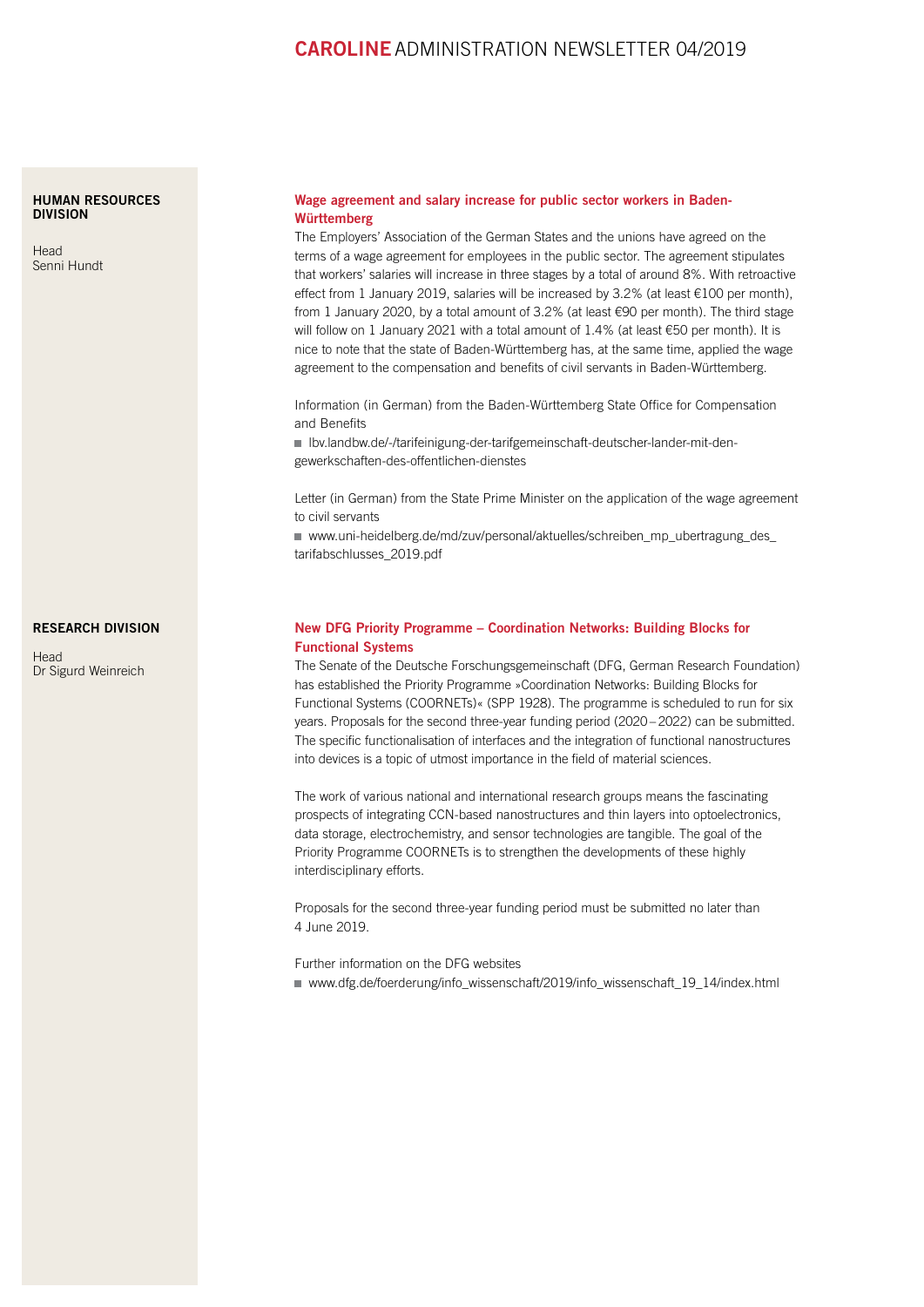## CAROLINEADMINISTRATION NEWSLETTER 04/2019

### <span id="page-2-0"></span>[RESEARCH DIVISION](http://www.uni-heidelberg.de/institutions/administration/research/index.html)

**[Head](http://www.uni-heidelberg.de/institutions/administration/research/index.html)** [Dr Sigurd Weinreich](http://www.uni-heidelberg.de/institutions/administration/research/index.html)

## Volkswagen Foundation funding call: World Knowledge – structural support for ›rare subjects‹

This funding offer aims at a sustainable strengthening of structurally precarious areas of knowledge in research and teaching. It is intended to encourage representatives of these areas to develop innovative ideas for structurally strengthening their fields, and to invite university leadership to create sustainable prospects for these ›rare subjects‹. In addition, funding is available for scientific communications projects which increase awareness of the treasure trove of knowledge of these ›rare subjects‹ among the public and politicians.

The funding offer is aimed at tenured professors of the ›rare subjects‹ along with representatives of university management (funding line 1) and academics at universities or extra-university institutions representing the *rare* subjects (funding line 2).

Draft proposals will be sent to the Rectorate for evaluation and selection before submission. Please send your draft proposals in electronic format to Dr Simon Kopp in the Research Division (simon.kopp@zuv.uni-heidelberg.de) by 16 July 2019.

The project managers for the individual fields will answer your questions ■ [www.uni-heidelberg.de/einrichtungen/verwaltung/forschung/d6\\_2.html](https://www.uni-heidelberg.de/einrichtungen/verwaltung/forschung/d6_2.html)

Announcement and information on application [www.volkswagenstiftung.de/en/funding/our-funding-portfolio-at-a-glance/world-know](https://www.volkswagenstiftung.de/en/funding/our-funding-portfolio-at-a-glance/world-knowledge-%e2%80%93-structural-support-for-rare-subjects)[ledge-%E2%80%93-structural-support-for-rare-subjects](https://www.volkswagenstiftung.de/en/funding/our-funding-portfolio-at-a-glance/world-knowledge-%e2%80%93-structural-support-for-rare-subjects)

### Administrative changes

#### Guest stays in the course of a research project – update

An updated version of the form »Annex to a payment order relating to a period of stay by a guest (PDF)« is now available.

Link to form ■ www.uni-heidelberg.de/md/zentral/einrichtungen/zuv/forschung/form\_gast\_02\_en.pdf

Explanation of guest stays in the course of a research project [www.uni-heidelberg.de/research/service/guide/handling\\_third\\_party\\_funded\\_projects.](https://www.uni-heidelberg.de/research/service/guide/handling_third_party_funded_projects.html#accomodating_guests) html#accomodating\_guests

#### Further information which is only available in German

Project eRechnung

[www.uni-heidelberg.de/einrichtungen/verwaltung/finanzen/eRechnung.html](https://www.uni-heidelberg.de/einrichtungen/verwaltung/finanzen/eRechnung.html)

Reduction of internal cash office (Seminarstrasse 2) and payment office (INF 327) ■ [www.uni-heidelberg.de/md/zentral/einrichtungen/organe/senat/rs\\_4\\_2019.pdf](https://www.uni-heidelberg.de/md/zentral/einrichtungen/organe/senat/rs_4_2019.pdf)

Administrative regulation on the consideration of administrative costs ■ [www.uni-heidelberg.de/universitaet/beschaeftigte/service/finanzen/haushalt/vwv\\_kosten](https://www.uni-heidelberg.de/universitaet/beschaeftigte/service/finanzen/haushalt/vwv_kostenfestlegung.html)[festlegung.html](https://www.uni-heidelberg.de/universitaet/beschaeftigte/service/finanzen/haushalt/vwv_kostenfestlegung.html)

Job descriptions

 [www.uni-heidelberg.de/universitaet/beschaeftigte/service/personal/taetigkeitsdarstellung/](https://www.uni-heidelberg.de/universitaet/beschaeftigte/service/personal/taetigkeitsdarstellung/index.html) [index.html](https://www.uni-heidelberg.de/universitaet/beschaeftigte/service/personal/taetigkeitsdarstellung/index.html)

## [RESEARCH DIVISION](http://www.uni-heidelberg.de/institutions/administration/research/index.html)

[Head](http://www.uni-heidelberg.de/institutions/administration/research/index.html) [Dr Sigurd Weinreich](http://www.uni-heidelberg.de/institutions/administration/research/index.html)